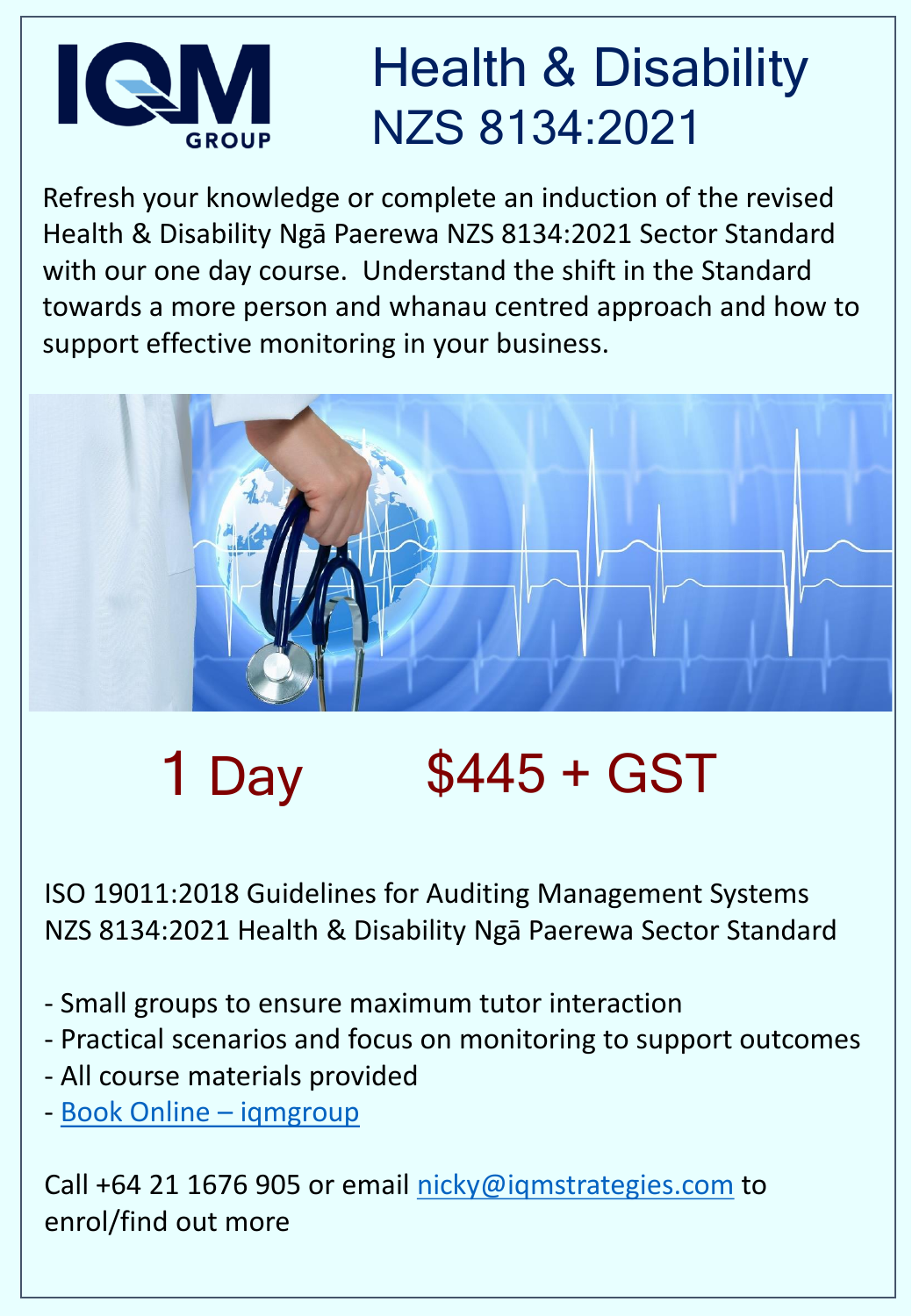#### Health & Disability K NZS 8134:2021

Learn how to be an effective Internal Auditor within the health setting, incorporating the Health & Disability Ngā Paerewa NZS 8134:2021 Sector Standard. Understand the requirements of the revised NZS 8134:2021 and how this is supported by ISO 19011:2018 with a focus on continuous improvement and outcomes for people. On completion, you will be ready to conduct your own Internal Audits and support Lead Auditors.

# 2 Day \$1300 + GST

ISO 19011:2018 Guidelines for Auditing Management Systems NZS 8134:2021 Health & Disability Ngā Paerewa Sector Standard

- Small groups to ensure maximum tutor interaction
- Practical scenarios and focus on monitoring to support outcomes
- All tutors are certified practicing Lead Auditors
- Exemplar Global Certificate of Competence upon successful completion
- Complimentary access to the Exemplar Global Work Style Assessment tool
- Exemplar Global online magazine and low \$ professional liability insurance
- All course materials provided
- [Book Online](https://iqmgroup.org/book-online/)  iqmgroup

Call +64 21 1676 905 or email [nicky@iqmstrategies.com](mailto:nicky@iqmstrategies.com) to enrol/find out more